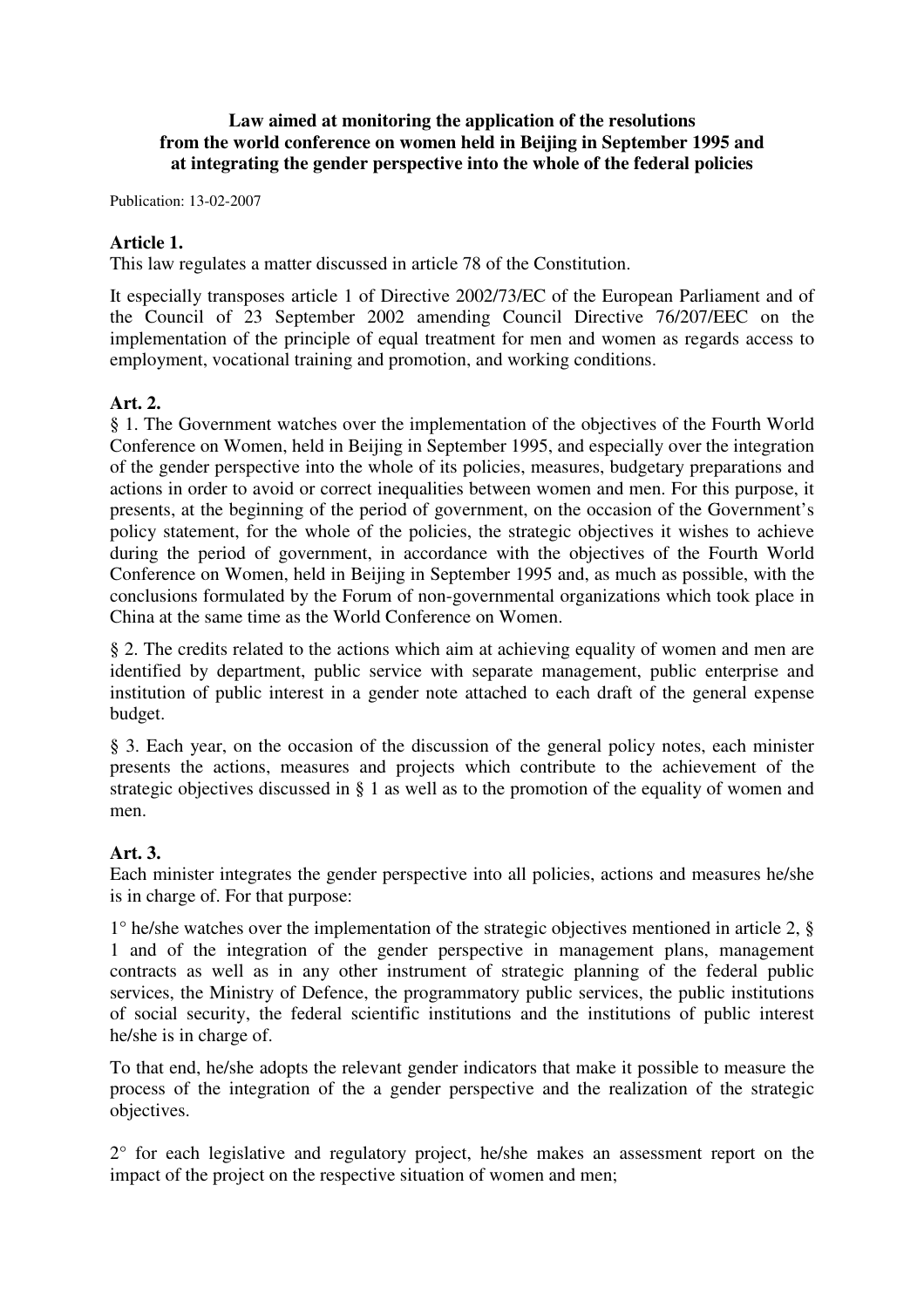The King determines the model for the impact assessment report, called the "gender test", by means of a Decree deliberated by the Council of Ministers and assigns its coming into force.

3° he/she watches, within the scope of the procedures for the assignment of public procurement and the granting of subsidies, over the consideration of the equality of women and men and over the integration of the gender perspective.

# **Art. 4.**

Besides the measures from article 3 of this law, each minister sees to it that, in the domains he/she is in charge of, the statistics that the federal public services, the Ministry of Defence, the programmatory public services, the public institutions of social security, the federal scientific institutions and the institutions of public interest produce, collect and order in their domains of action, are disaggregated by sex and that gender indicators are established when this is relevant.

## **Art. 5.**

§ 1. The Government provides the federal chambers with an intermediate report as well as with a report at the end of the period of government concerning the policy pursued in accordance with the objectives of the Fourth World Conference on Women held in Beijing in September 1995. These reports integrate the policy of development cooperation as well as the specific policy concerning equality of women and men.

§ 2. The intermediate report deals with the follow-up of the progress realized in order to reach the strategic objectives fixed in article 2, describing the eventual obstacles that might have been met and the proposals conceived to resolve those obstacles.

The report is sent to the federal chambers within 60 days after the submission of the second draft of the general expense budget to the Chamber of Deputies.

§ 3. The report at the end of the period of government consists of a diagnostic note which compares the situation at the beginning of the legislation with the situation at the end of it.

The report is sent to the federal chambers within 60 days after the submission of the fourth draft of the general expense budget to the Chamber of Deputies.

## **Art. 6.**

In order to guarantee the implementation of this law, an interdepartmental coordination group will be set up at the federal level. This group will be composed of people appointed within each minister's strategic cell, each federal public service, the Ministry of Defence and each programmatory public service as well as of representatives of the Institute for the equality of women and men.

Ministers can invite a representative per public institution of social security, federal scientific institution or institution of public interest they are in charge of.

## **Art. 7.**

In accordance with its task defined in the law of 16 December 2002 concerning the foundation of the Institute for the equality of women and men, the Institute for the equality of women and men is charged with the guidance and support of the integration process of the gender perspective within public policies, measures and actions.